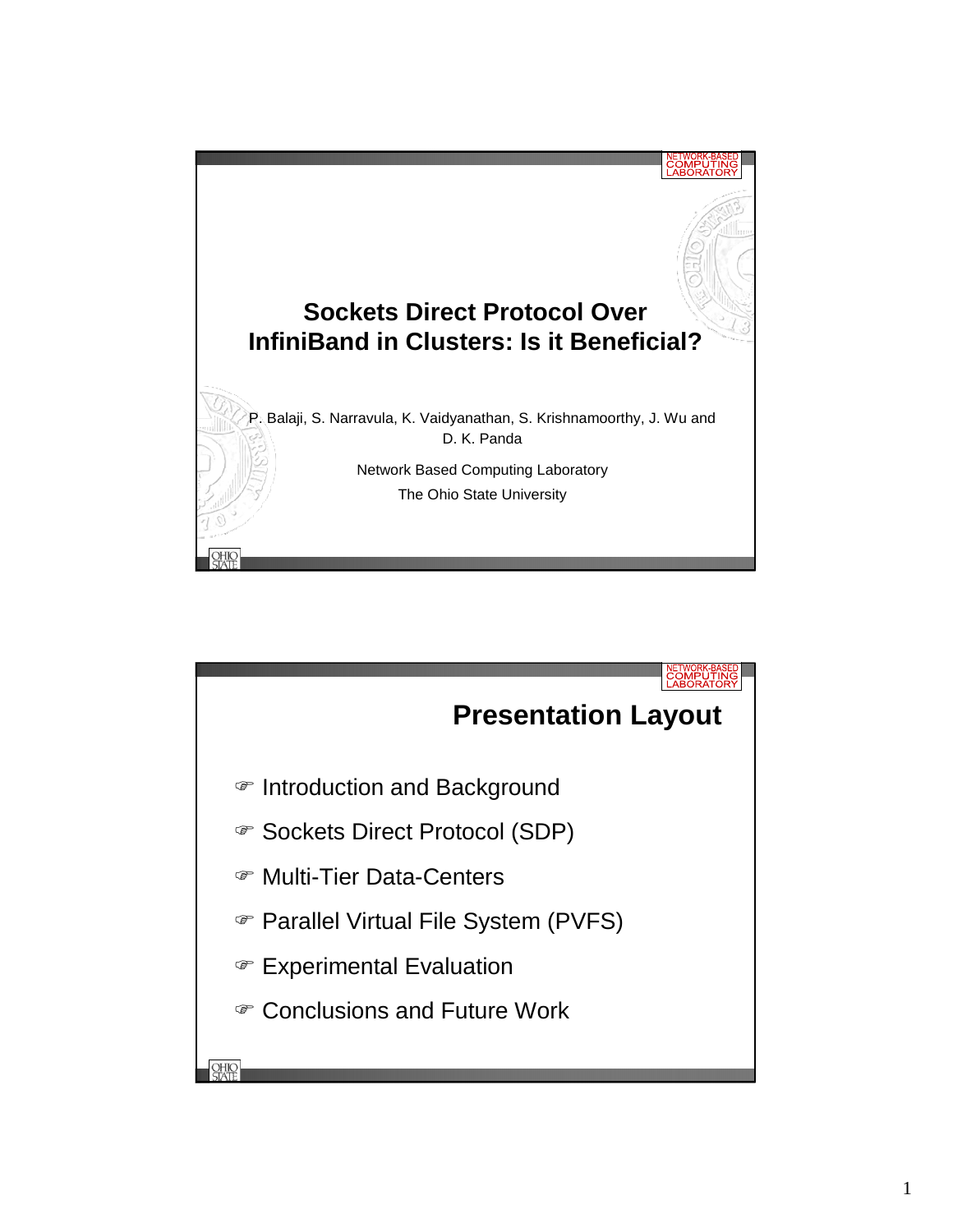

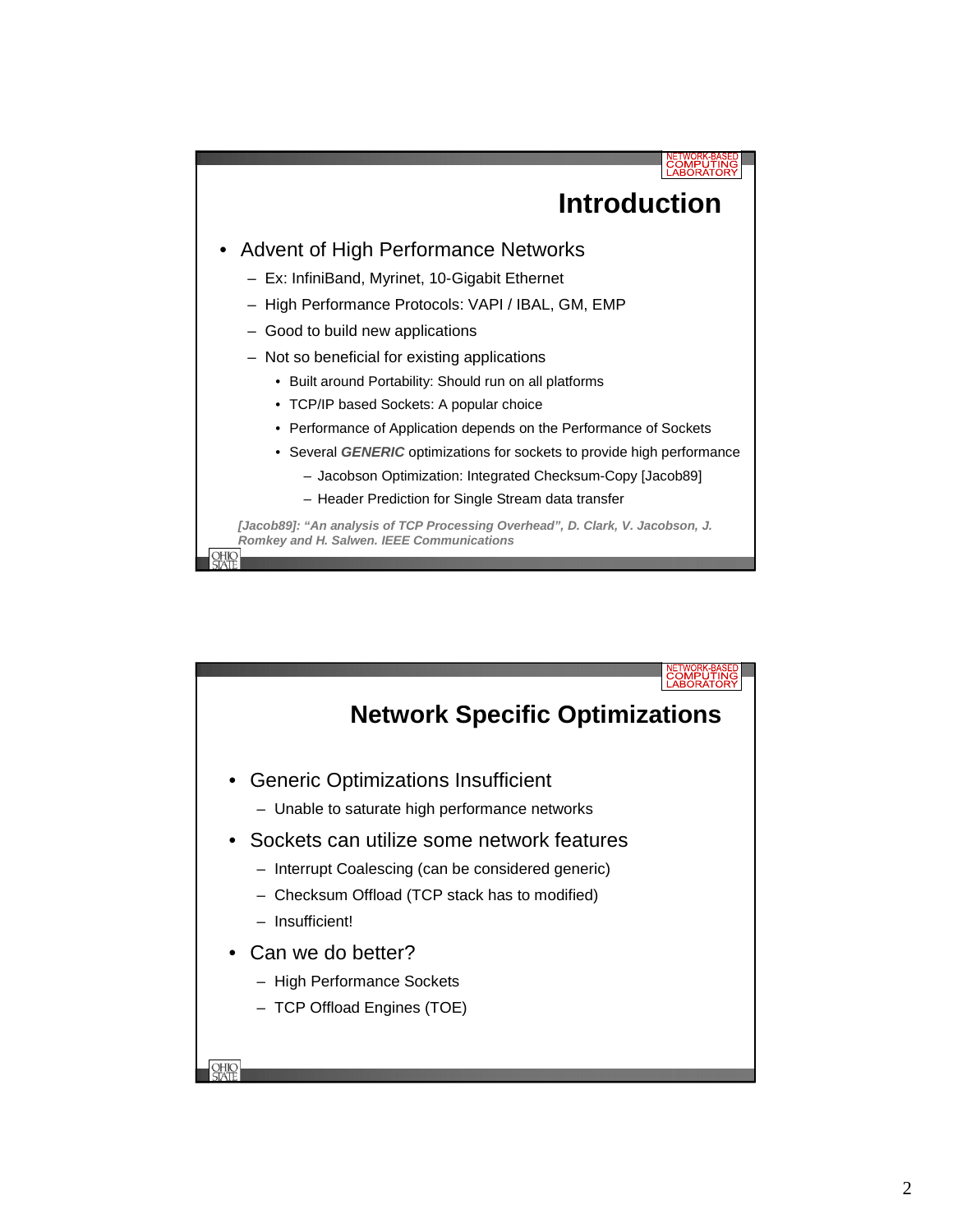

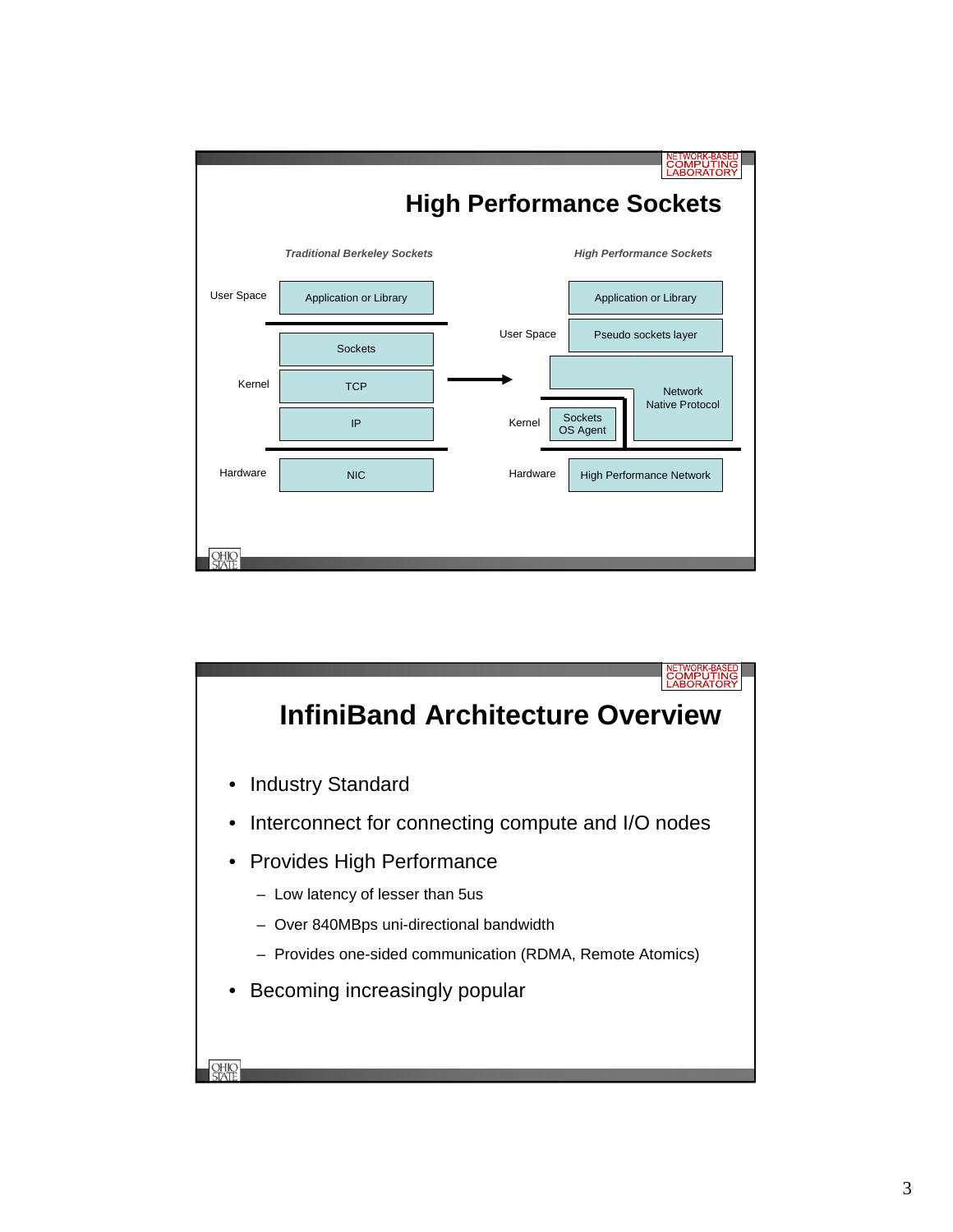

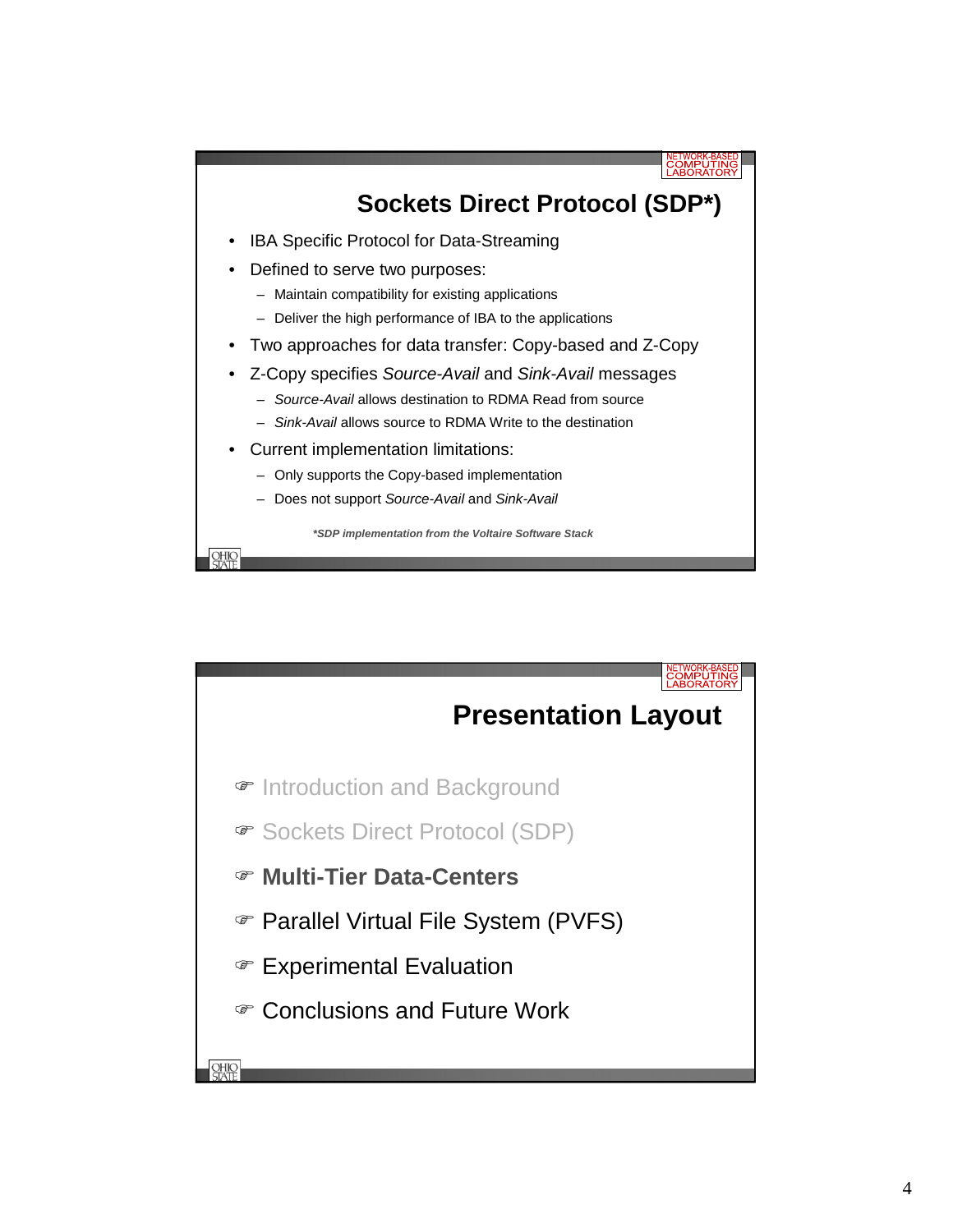

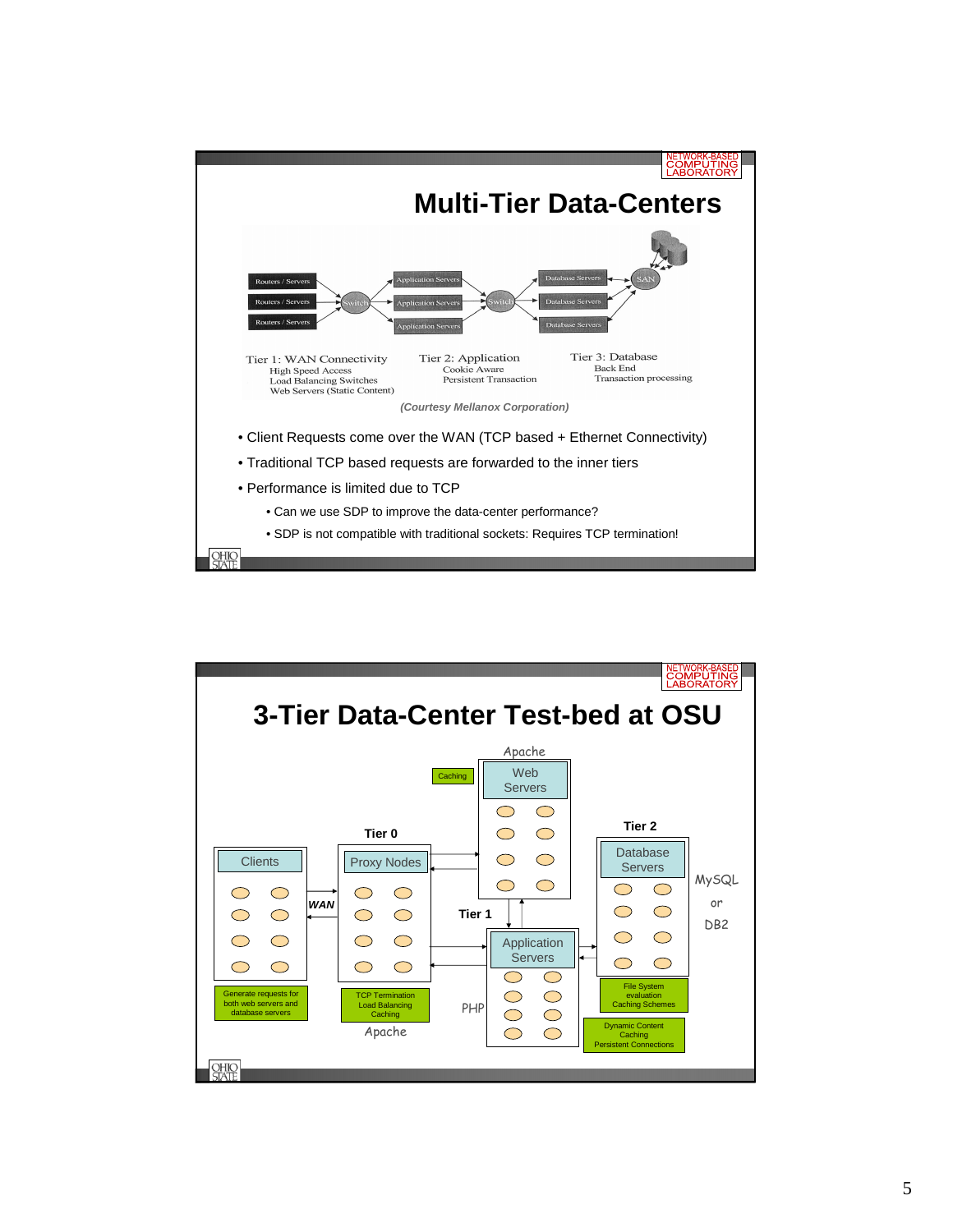

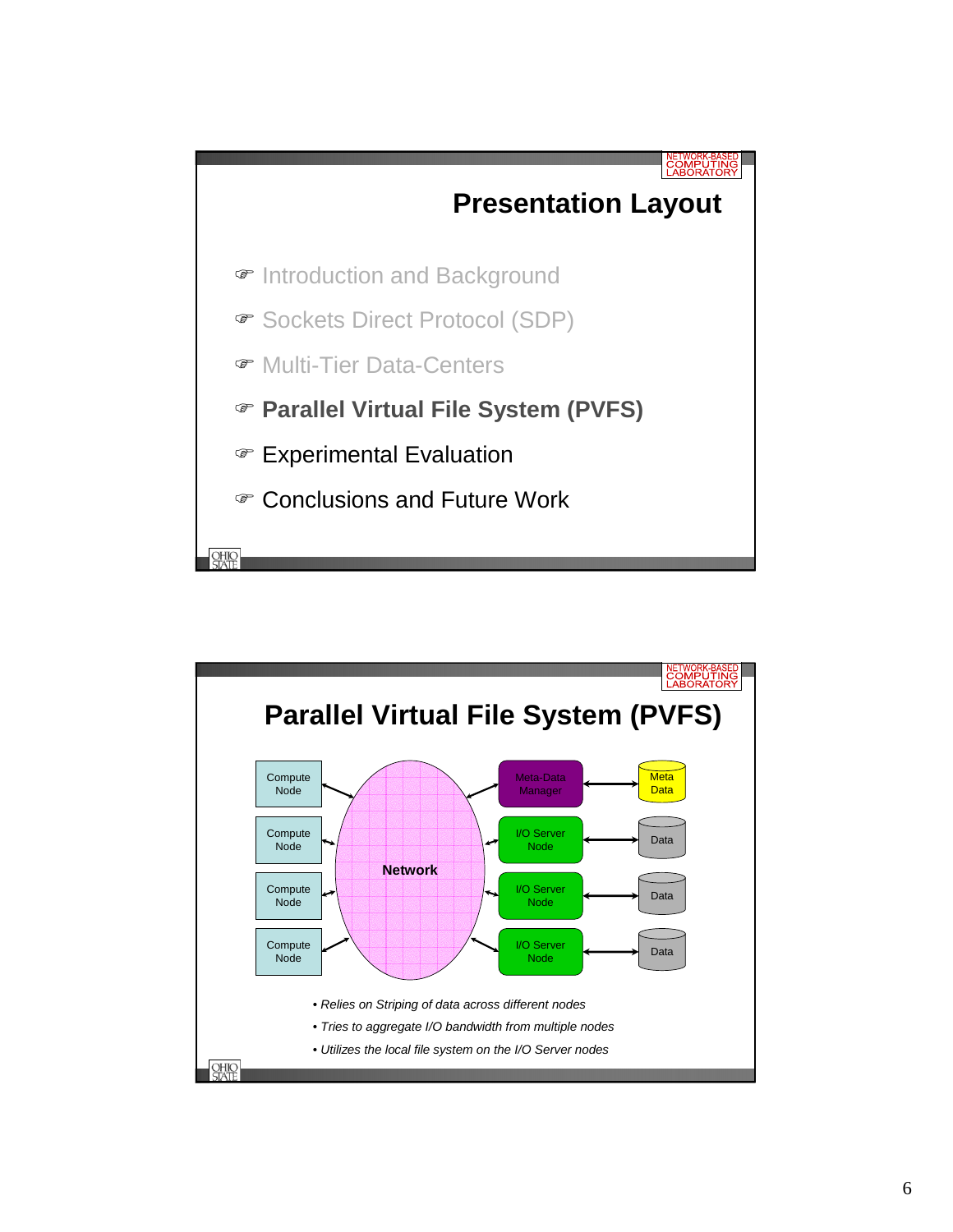

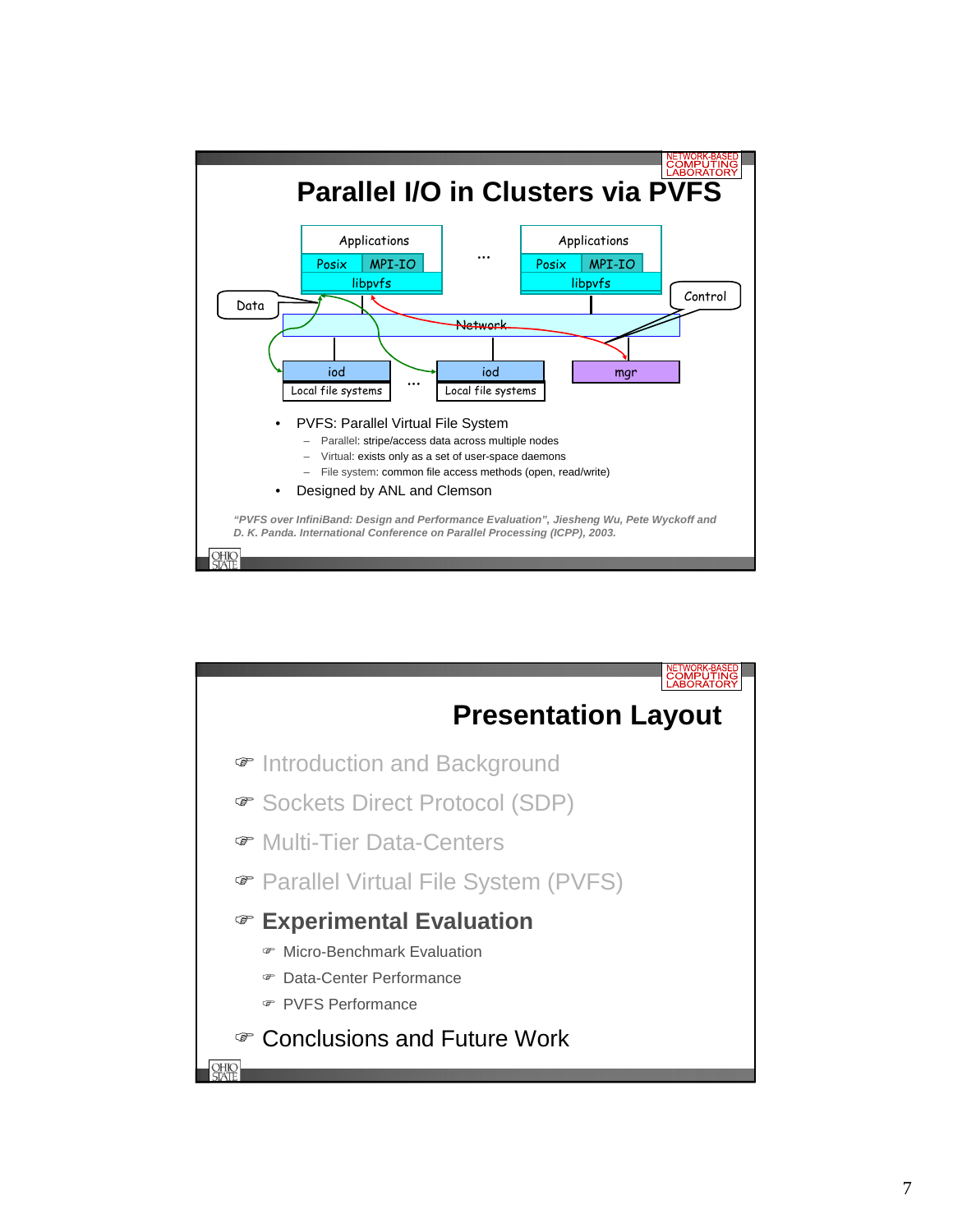

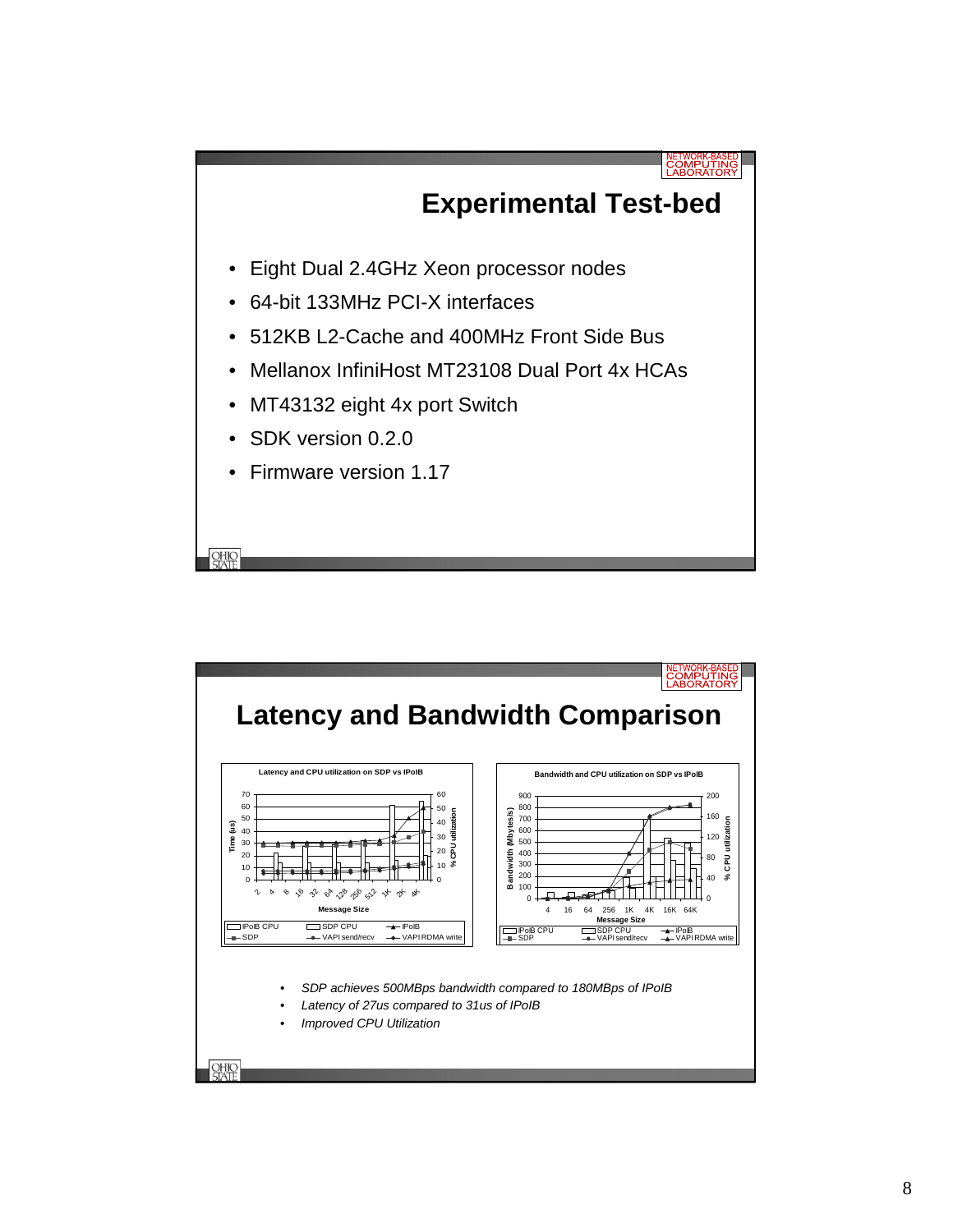

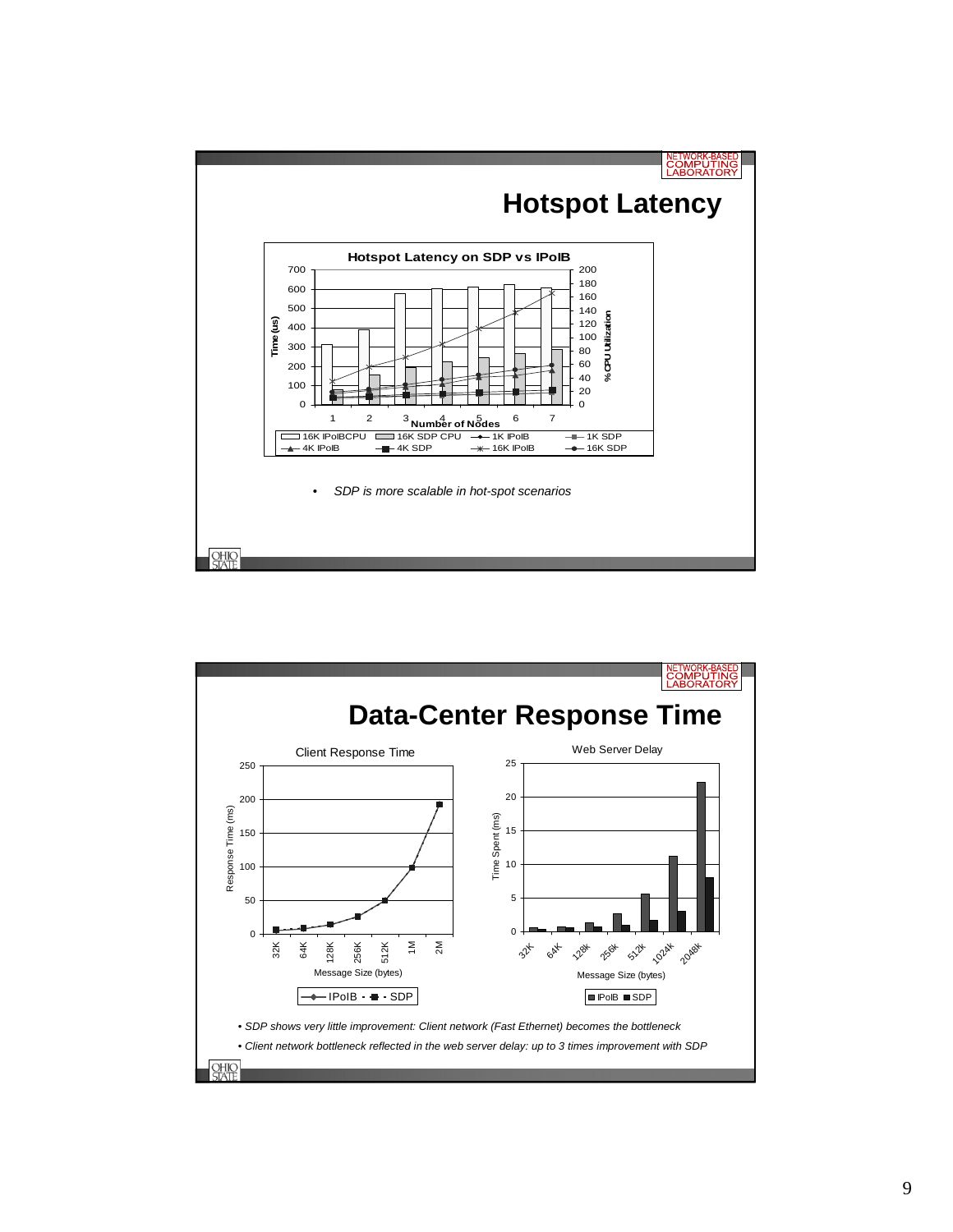

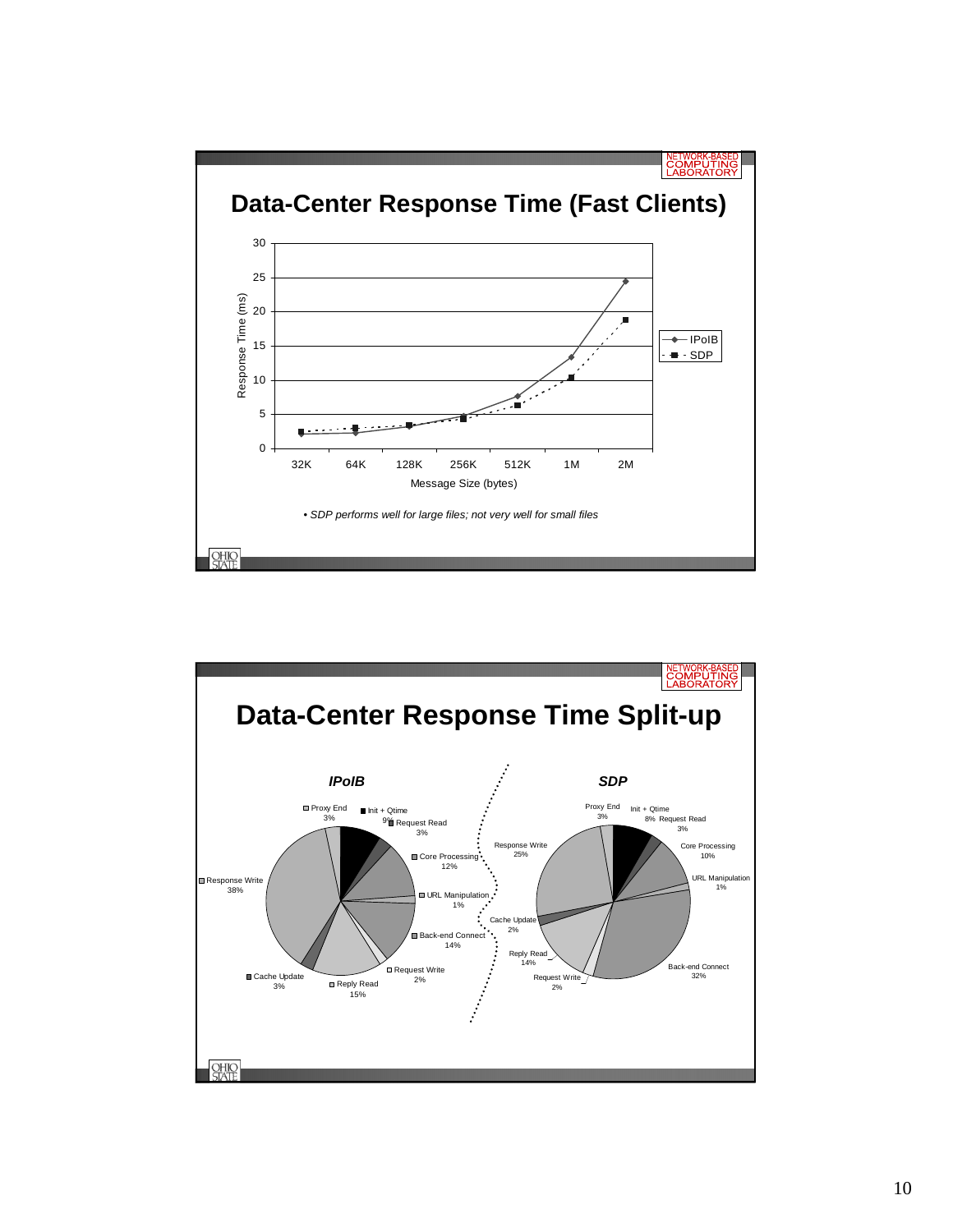

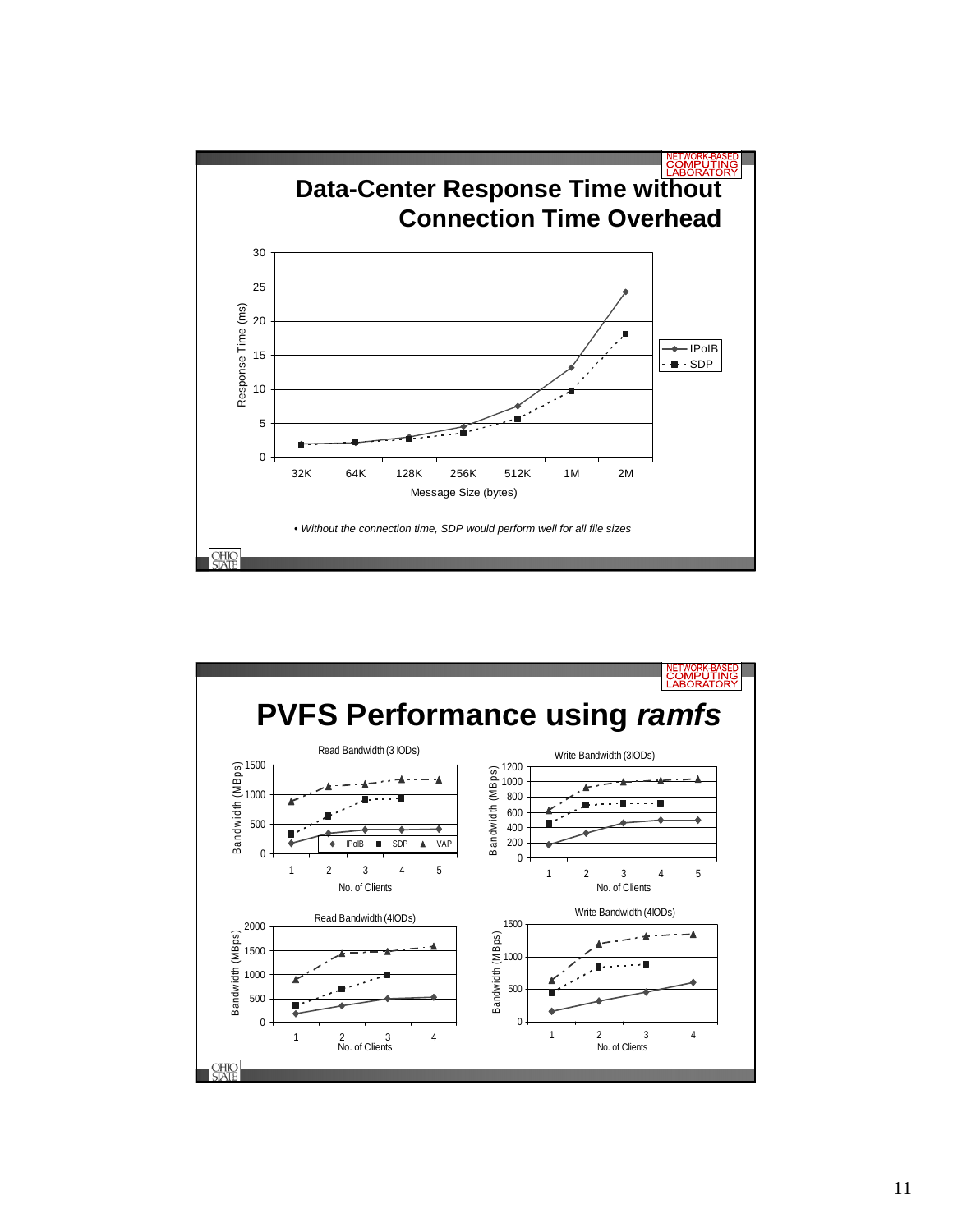

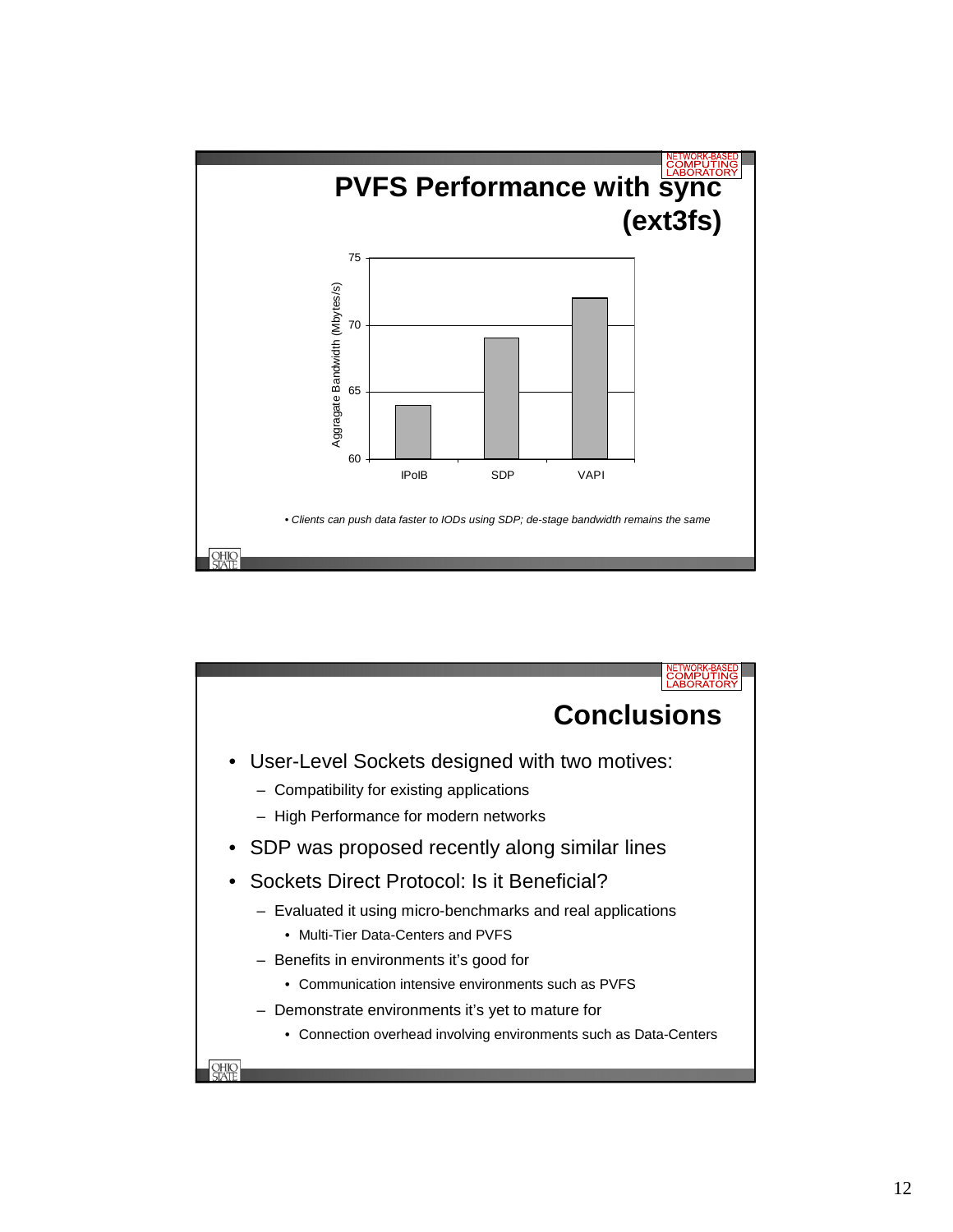

| <b>Thank You!</b>                      |  |
|----------------------------------------|--|
|                                        |  |
| For more information, please visit the |  |
| <b>NBC</b><br><b>Home Page</b>         |  |
| http://nowlab.cis.ohio-state.edu       |  |
| Network Based Computing Laboratory,    |  |
| The Ohio State University              |  |
|                                        |  |
|                                        |  |